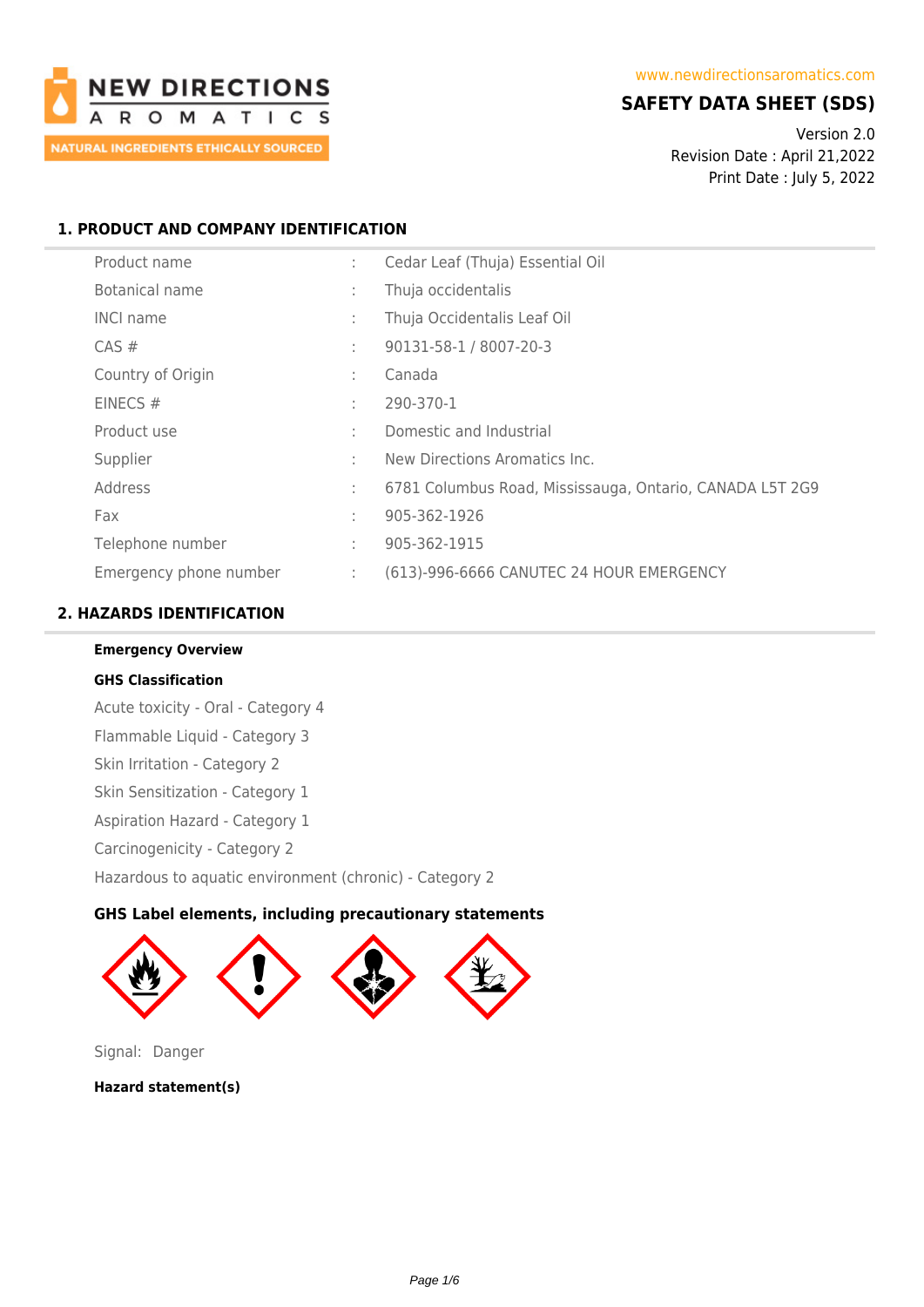| H226                              | Flammable liquid and vapor.                                                                             |
|-----------------------------------|---------------------------------------------------------------------------------------------------------|
| H302                              | Harmful if swallowed.                                                                                   |
| H304                              | May be fatal if swallowed and enters airways                                                            |
| H315                              | Causes skin irritation                                                                                  |
| H317                              | May cause an allergic skin reaction                                                                     |
| H351                              | Suspected of causing cancer                                                                             |
| H411                              | Toxic to aquatic life with long-lasting effects                                                         |
| <b>Precautionary statement(s)</b> |                                                                                                         |
| P201                              | Obtain special instructions before use.                                                                 |
| P202                              | Do not handle until all safety precautions have been read and<br>understood.                            |
| P210                              | Keep away from heat, hot surfaces, sparks, open flames and other<br>ignition sources. No smoking.       |
| P233                              | Keep container tightly closed.                                                                          |
| P240                              | Ground/bond container and receiving equipment.                                                          |
| P241                              | Use explosion-proof electrical/ventilating/lighting/equipment.                                          |
| P242                              | Use only non-sparking tools.                                                                            |
| P243                              | Take precautionary measures against static discharge.                                                   |
| P261                              | Avoid breathing dust/fumes/gas/mist/vapours/spray.                                                      |
| P264                              | Wash  thoroughly after handling.                                                                        |
| P270                              | Do not eat, drink or smoke when using this product.                                                     |
| P272                              | Contaminated work clothing should not be allowed out of the workplace.                                  |
| P273                              | Avoid release to the environment.                                                                       |
| P280                              | Wear protective gloves/protective clothing/eye protection/face protection.                              |
| P281                              | Use personal protective equipment as required.                                                          |
| P321                              | Specific treatment (see  on this label).                                                                |
| P330                              | Rinse mouth.                                                                                            |
| P331                              | Do NOT induce vomiting.                                                                                 |
| P362                              | Take off contaminated clothing.                                                                         |
| P363                              | Wash contaminated clothing before reuse.                                                                |
| P391                              | Collect spillage.                                                                                       |
| P405                              | Store locked up.                                                                                        |
| P501                              | Dispose of contents/container to                                                                        |
| P301+P312                         | IF SWALLOWED: Call a POISON CENTER/doctor/if you feel unwell.                                           |
| P302+P352                         | IF ON SKIN: Wash with plenty of water/                                                                  |
| P303+P361+P353                    | IF ON SKIN (or hair): Take off immediately all contaminated clothing.<br>Rinse skin with water/ shower. |
| P308+P313                         | If exposed: Call a POISON CENTER or doctor/physician.                                                   |
| P332+P313                         | If skin irritation occurs: Get medical advice/attention.                                                |
| P333+P313                         | If skin irritation or a rash occurs: Get medical advice/attention.                                      |
| P370+P378                         | In case of fire: Use  to extinguish.                                                                    |
| P403+P235                         | Store in a well ventilated place. Keep cool.                                                            |

# **3. COMPOSITION / INFORMATION INGREDIENTS**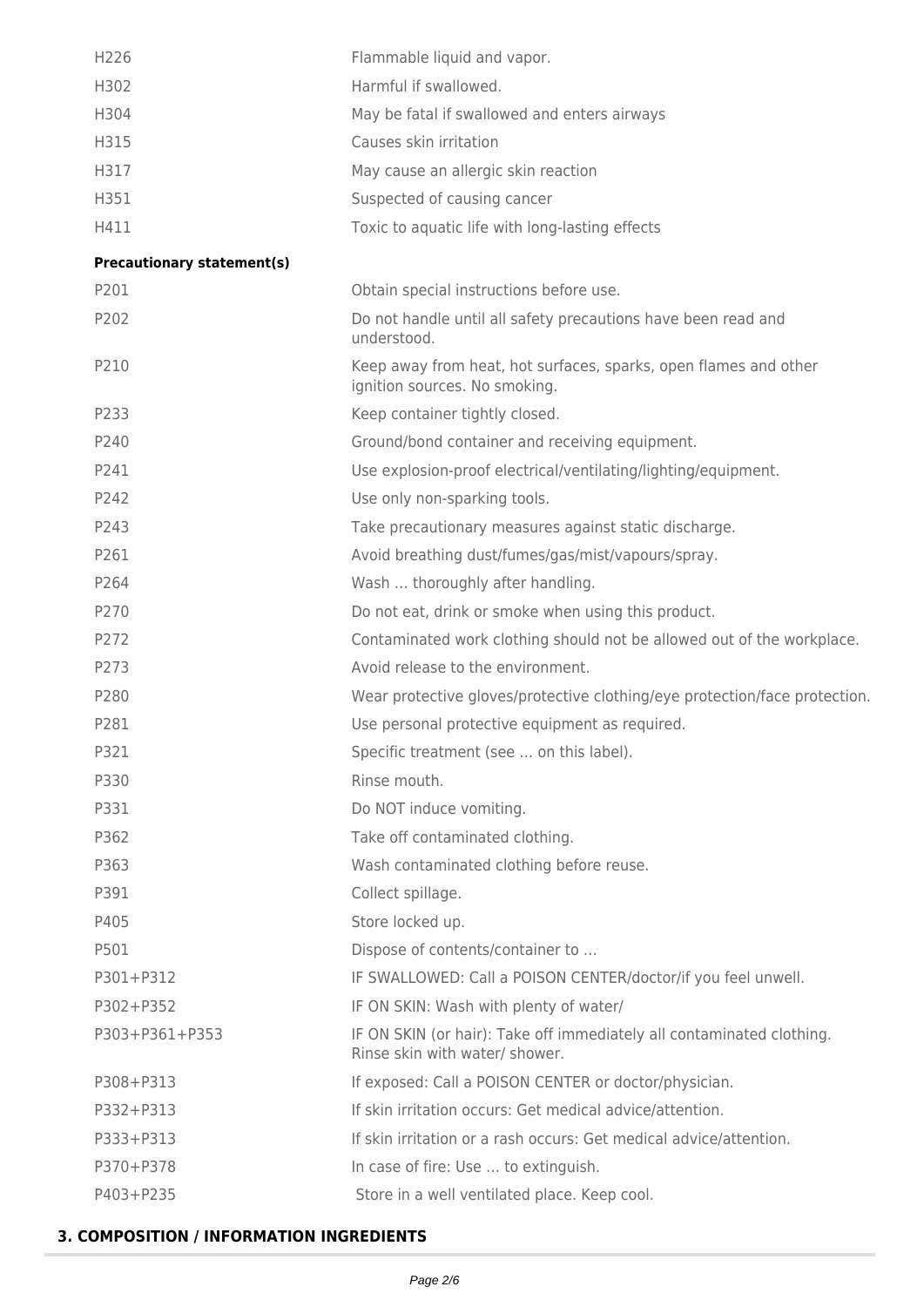| <b>Product Name</b>         | <b>CAS NO</b> | <b>EC NO</b> | <b>Concentration</b> |
|-----------------------------|---------------|--------------|----------------------|
| Thuja Occidentalis Leaf Oil | 8007-20-3     | 290-370-1    | $100\%$              |

# **4. FIRST AID MEASURES**

# **Eye contact**

Immediately flush eyes with plenty of cool water for at least 15 minutes. Get medical attention if irritation occurs.

# **Skin contact**

Remove contaminated clothing. Wash area with soap and water. If irritation occurs, get medical attention.

# **Inhalation**

If inhaled, removed to fresh air. Get medical attention if symptoms appear.

# **Ingestion**

Seek medical attention or contact local poison control center.

# **5. FIRE FIGHTING MEASURES**

# **Suitable extinguishing media**

Foam. Dry Powder. Carbon dioxide.

# **Unsuitable extinguishing media**

Water spray, water jet.

# **Special protective equipment and precautions for fire-fighters**

Wear proper protective equipment. Exercise caution when fighting any chemical fire. Use water spray or fog for cooling exposed containers.

# **Special hazards arising from the substance or its combustible products**

Hazardous decomposition products may be formed at extreme heat or if burned.

# **Resulting gases**

Carbon oxides.

# **6. ACCIDENTAL RELEASE MEASURES**

# **Personal precautions, protective equipment and emergency procedures.**

Equip clean crew with proper protection. Respiratory protection equipment may be necessary.

# **Environmental precautions**

Prevent entry to sewers and public waters. Notify authorities if product enters sewers or public waters.

# **Methods and materials for containment and cleaning up**

Clean up any spills as soon as possible, using an absorbent material to collect it. Use suitable disposal containers.

# **7. HANDLING AND STORAGE**

# **Precautions for safe handling**

No direct lighting. No smoking. Ensure prompt removal from eyes, skin and clothing. Wash hands and other exposed areas with mild soap and water before eating, drinking or smoking and when leaving work. Handle in accordance with good industrial hygiene and safety procedures.

# **Conditions for safe storage, including any incompatibilities**

Provide local exhaust or general room ventilation to minimize dust and/or vapour concentrations. Keep container closed when not in use.

# **8. EXPOSURE CONTROLS AND PERSONAL PROTECTION**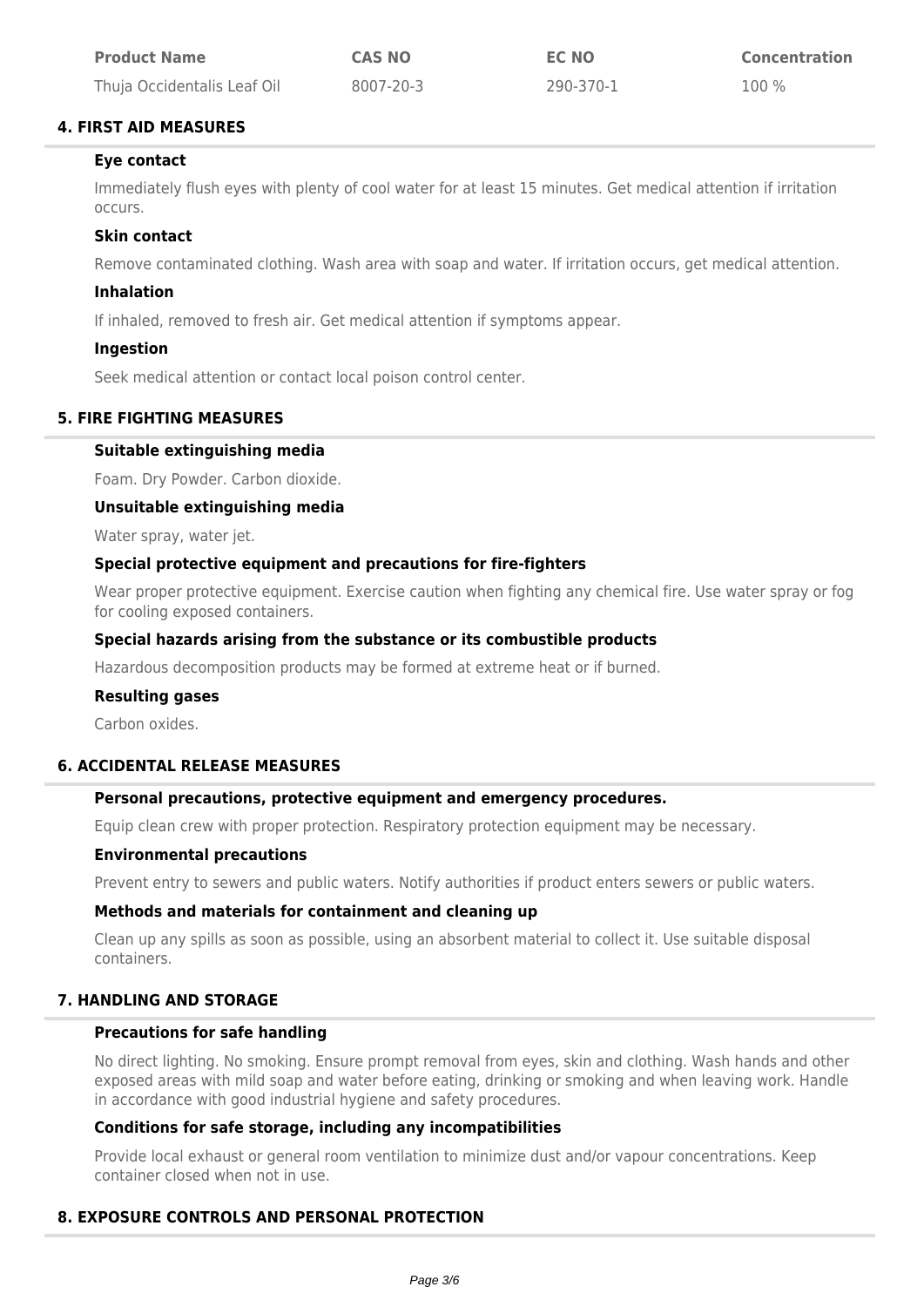# **Exposure controls**

Use mechanical exhaust or laboratory fumehood to avoid exposure.

# **Eyes**

Use tightly sealed goggles.

# **Skin**

If skin contact or contamination of clothing is likely, protective clothing should be worn. Use protective gloves.

# **Respiratory**

In case of insufficient ventilation, wear suitable respiratory equipment.

# **Ingestion**

Not for ingestion.

# **9. PHYSICAL AND CHEMICAL PROPERTIES**

| Appearance       | Colorless to pale yellow clear liquid.                  |
|------------------|---------------------------------------------------------|
| Odor             | Characteristic and strong camphoraceous sage-like odor. |
| Flash point      | $60^{\circ}$ C                                          |
| Relative density | 0.9060 to 0.9140 @ 25 $^{\circ}$ C                      |
| Solubility (ies) | Soluble in alcohol and oils. Insoluble in water.        |
| Refractive index | 1.445 to 1.465 @ 20 °C                                  |

# **10. STABILITY AND REACTIVITY**

# **Reactivity**

Product may slowly oxidize when in contact with air.

# **Chemical stability**

Chemically stable.

# **Possibility of hazardous reactions**

Hazardous polymerization will not occur.

# **Conditions to avoid**

Avoid sparks, flame and other heat sources.

#### **Incompatible materials**

Strong oxidizing agents.

# **Hazardous decomposition products**

Carbon Oxides.

# **11. TOXICOLOGICAL INFORMATION**

#### **Acute toxicity**

ACUTE TOXICITY: LD50 (ORAL, RAT) = 192 mg/Kg for Thujones, not determined to Cedar leaf Oil. LD50 (DERMAL, RABBIT) = Not Determined. LC50 (INHALATION) = Not Determined.

# **Chronic toxicity**

May cause allergic reactions on skin.

# **Inhalation**

Inhalation of high concentrations of vapor may result in irritation of eyes, nose and throat, headache, nausea, and dizziness.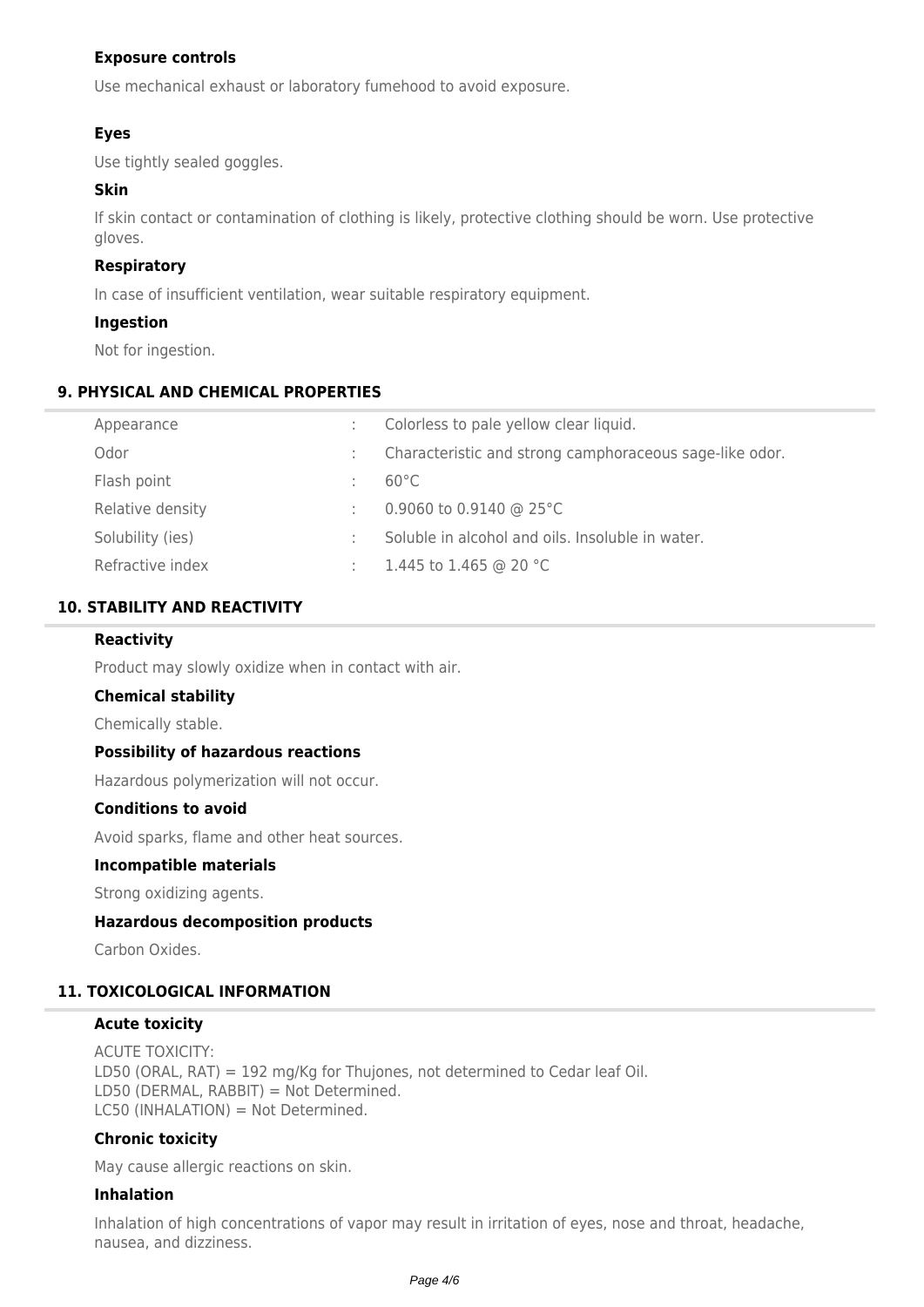# **Skin contact**

Adverse skin effects should be prevented by normal care and personal hygiene.

# **Eye contact**

Possible irritation should be prevented by wearing safety glasses.

# **Ingestion**

Low order toxicity causing irritation of the stomach and intestines which results in nausea and vomiting

# **Repeated exposure**

Repeated or prolonged contact may cause redness, irritation and scaling of skin (Dermatitis).

# **12. ECOLOGICAL INFORMATION**

# **Ecotoxicity**

Toxic to aquatic organisms, may cause long-term adverse effects environment. Avoid any pollution of ground, surface or underground water.

# **Persistence and degradability**

Not available.

**Bio - accumulative potential**

Not available.

### **Mobility in soil**

Not available.

# **Other adverse effects**

Not available.

# **13. DISPOSAL CONSIDERATION**

Dispose of product in accordance with local, state or provincial and federal regulations. Check with local municipal authority to ensure compliance.

# **14. TRANSPORT INFORMATION**

# **UN Number** 1169 **UN proper shipping name** Extracts, aromatic, liquid **Transport hazard class** 3 **Packing group** III **US DOT Shipping Description (Land)** 1169 **Proper shipping name** Extracts, aromatic, liquid **Class** 3 **Packaging group** III **IMO-IMDG Shipping Description (Sea)**